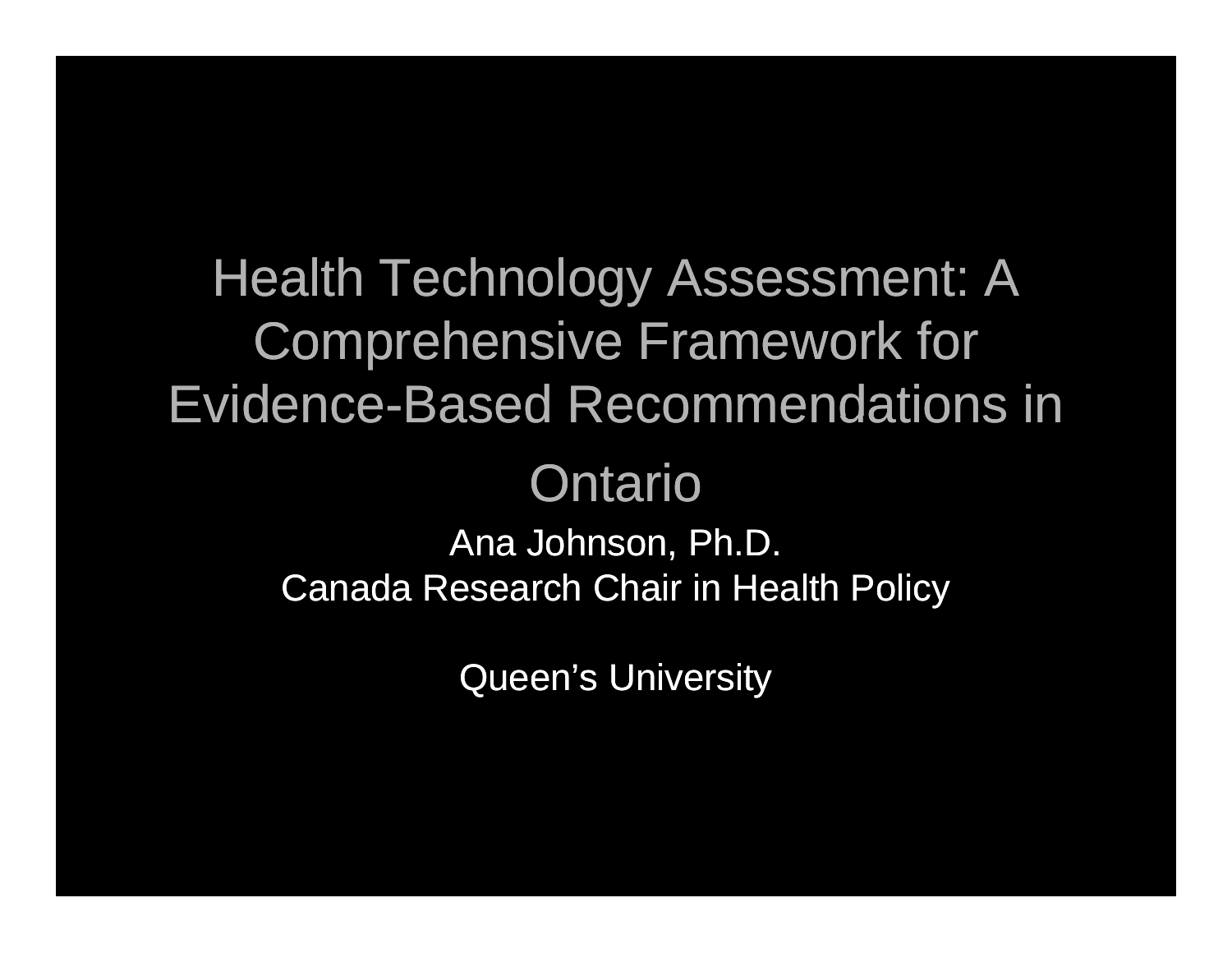**• Ministry of Health recognized need for a s y p stem to address u ptake and diffusion of health technologies**

#### z **OHTAC developed in 2003**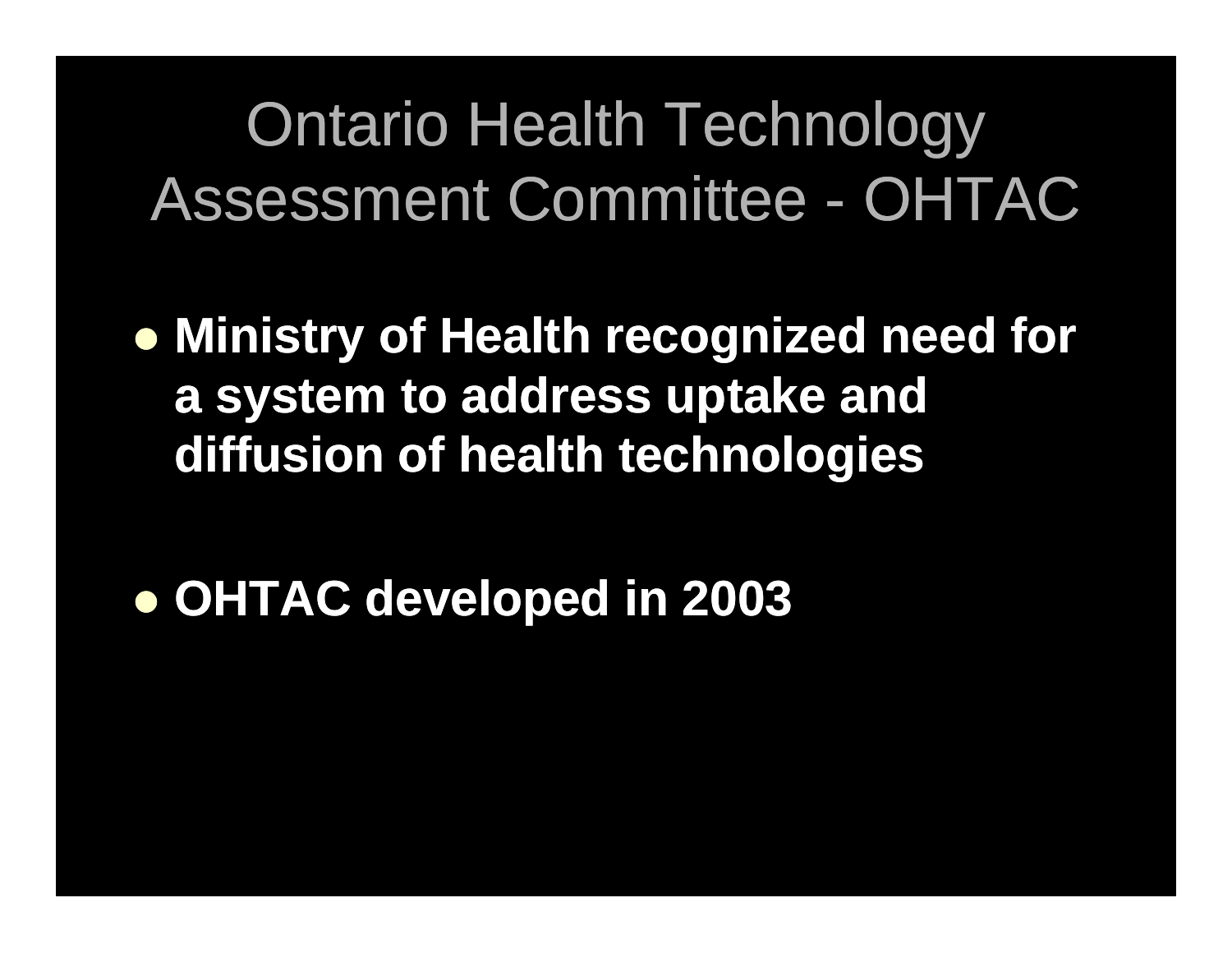z **Nondrug health technologies**

z **OHTAC receives a request for a review of <sup>a</sup> health technology from potential purchasers, mostly hospitals or from the Ministry**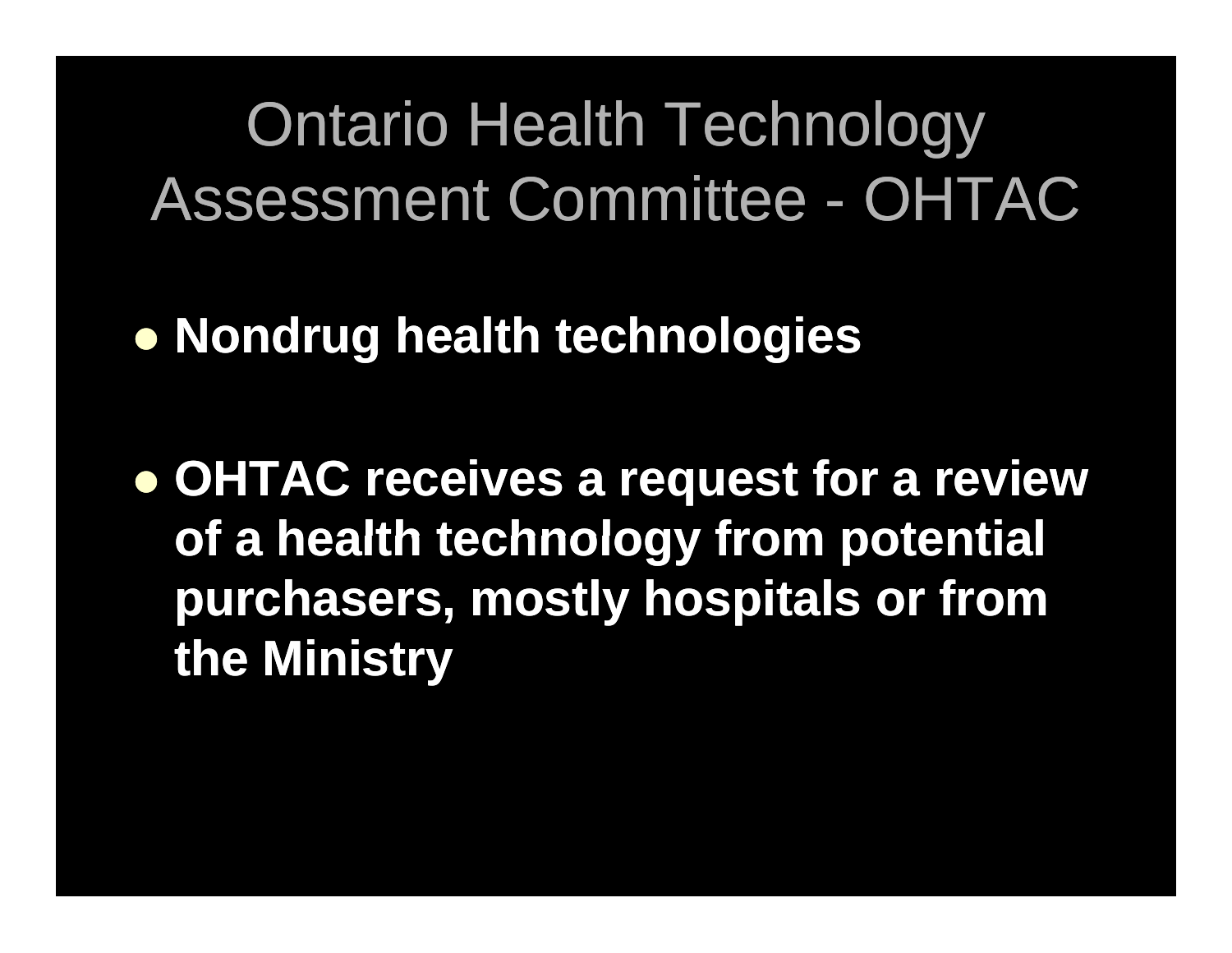**• Only health technologies approved by Health Canada are taken into consideration – funding; not funding; field evaluation**

z **16 programs treatments programs,** 

z **81% uptake; 6% contrary**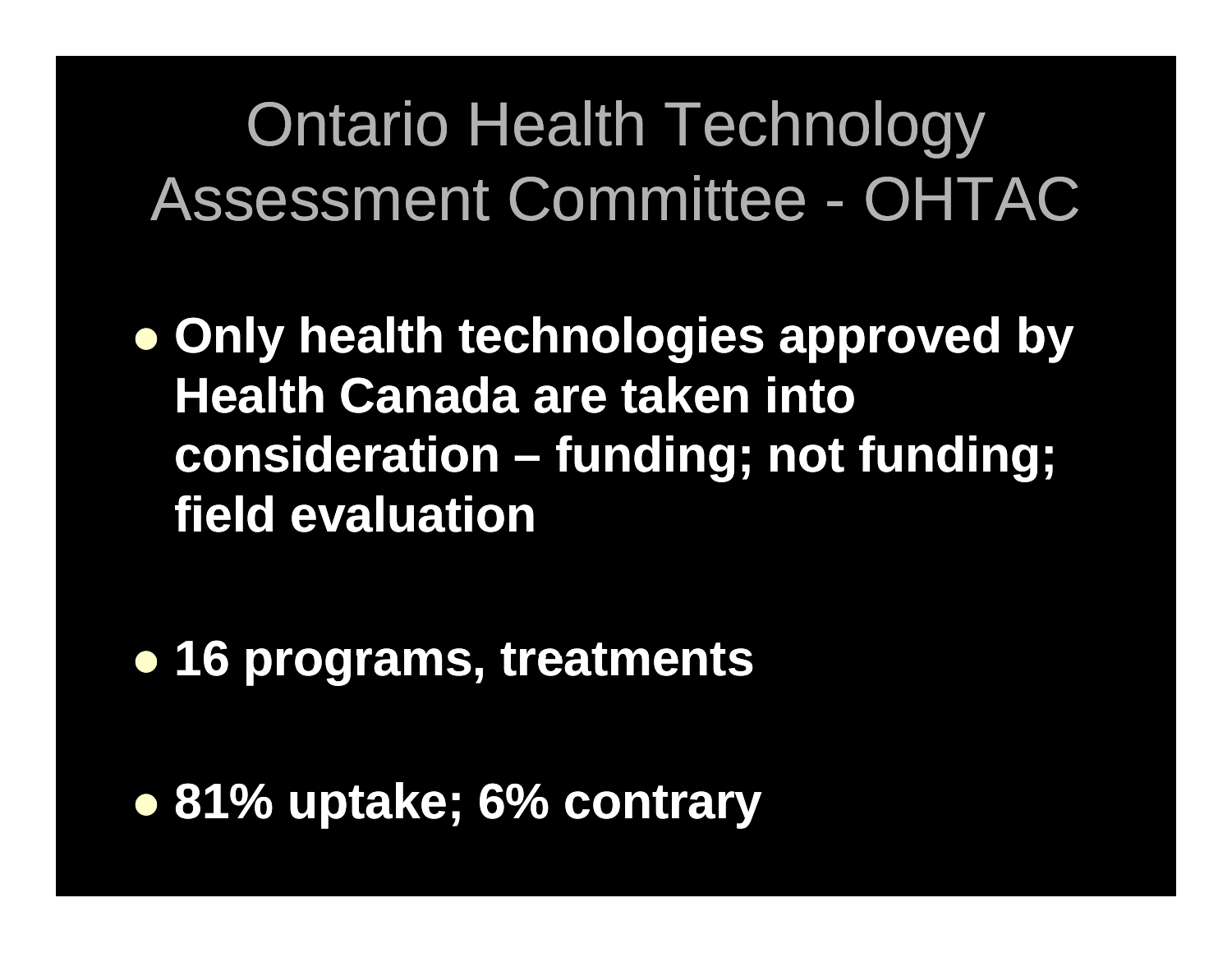z **OHTAC believed that to consider economic, social, and ethical aspects within the recommendation process more fully, revision of the pre-existing decision process was required**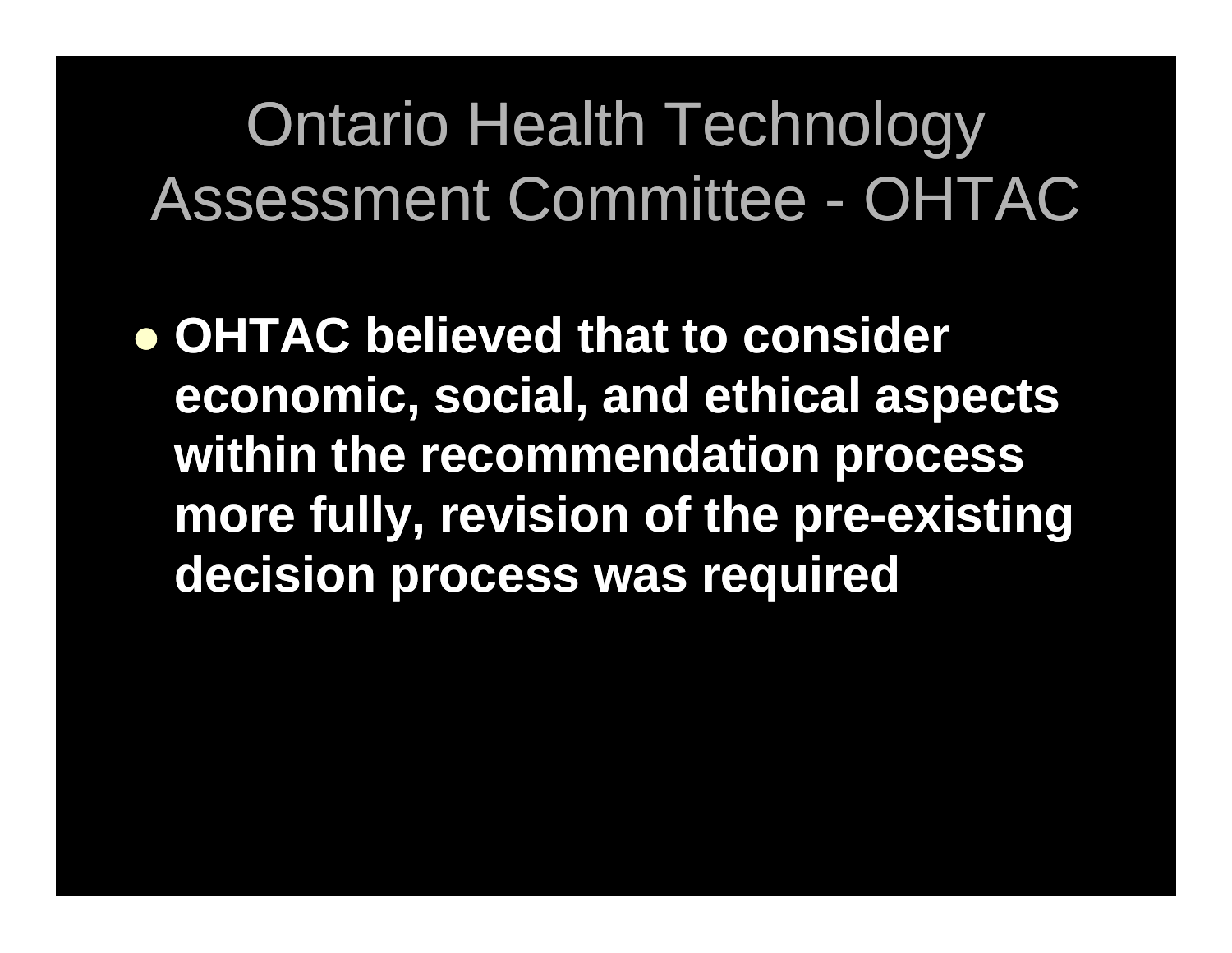- **Decision Determinants Sub-Committee was convened in Januar y 2007 to provide guidance to OHTAC**
- **Committee members: decision making experts clinical epidemiologists experts, epidemiologists, clinicians, health economists, policy makers health services researchers makers, researchers**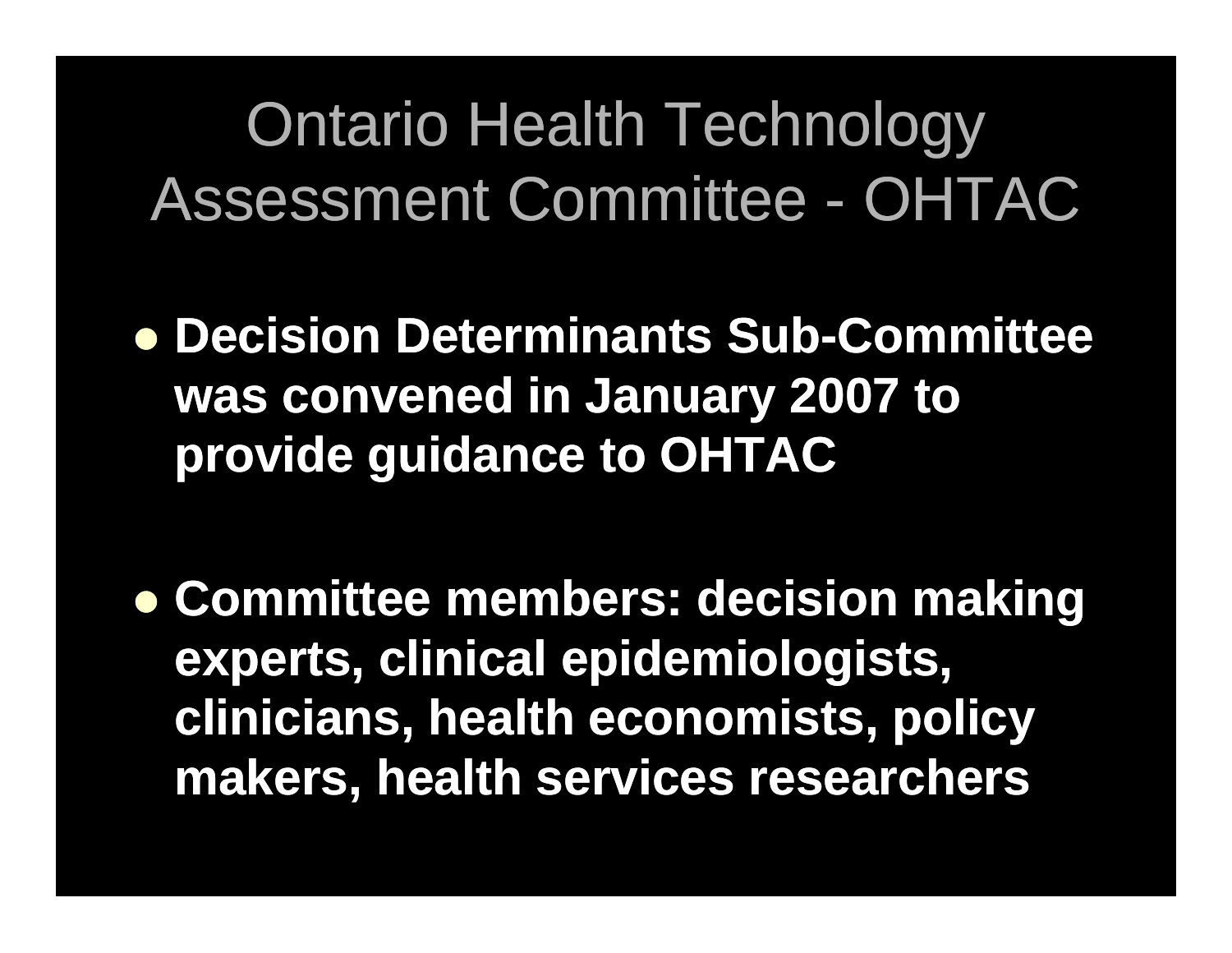### Decision Determinants Subcommittee

z **Work guided by review of literature and discussions with ke y informants: evidence-based medicine, health economics , y, decision anal anal ysis , bioethics, health policy**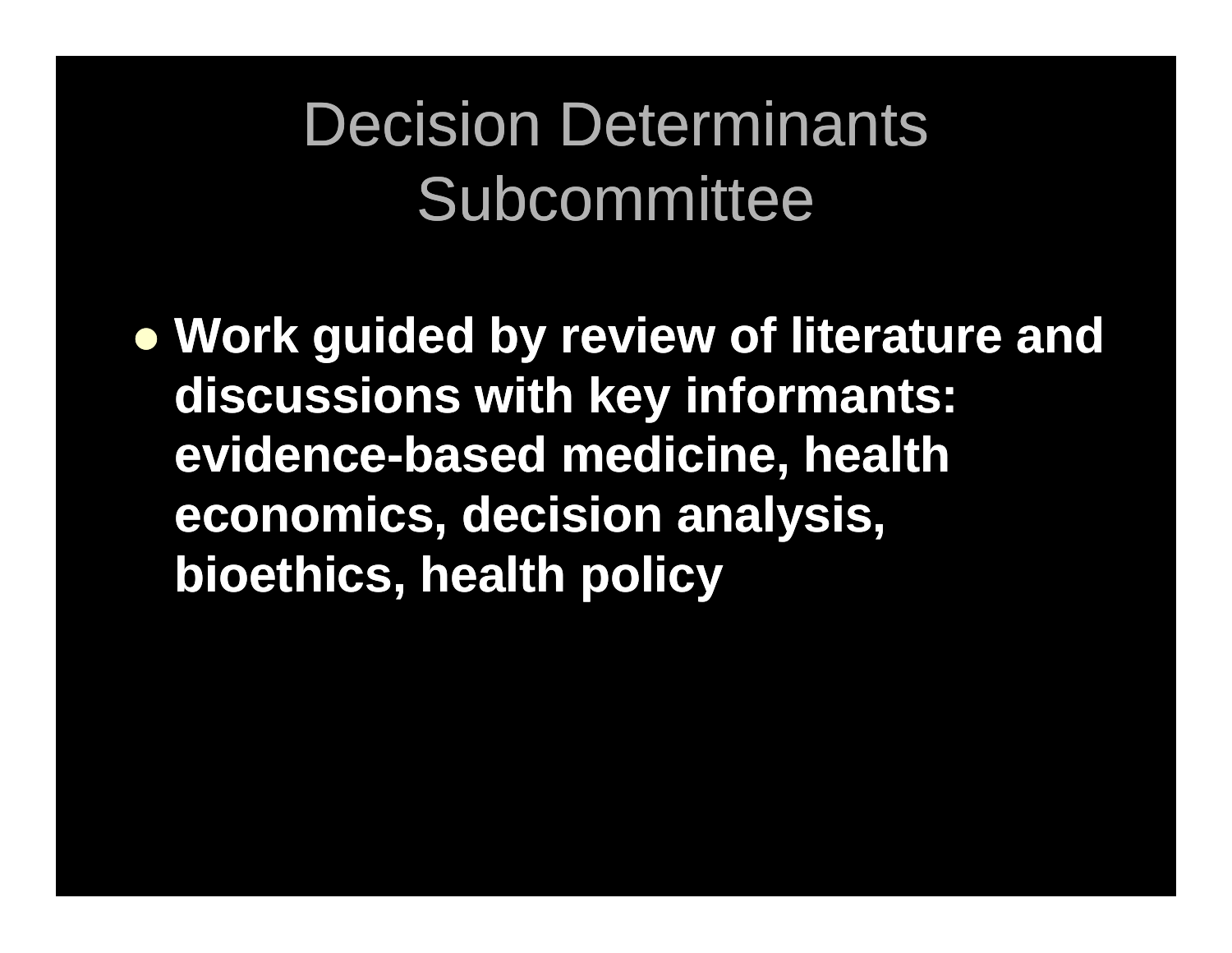# Decision Determinants Subcommittee

#### **• Literature**

**What criteria used to make health technology recommendations?**

- **What methods used to evaluate health technologies (i.e., weights, ranking, rating)?**
- **What methodology used to synthesize criteria (i.e., process, rules, frameworks)?**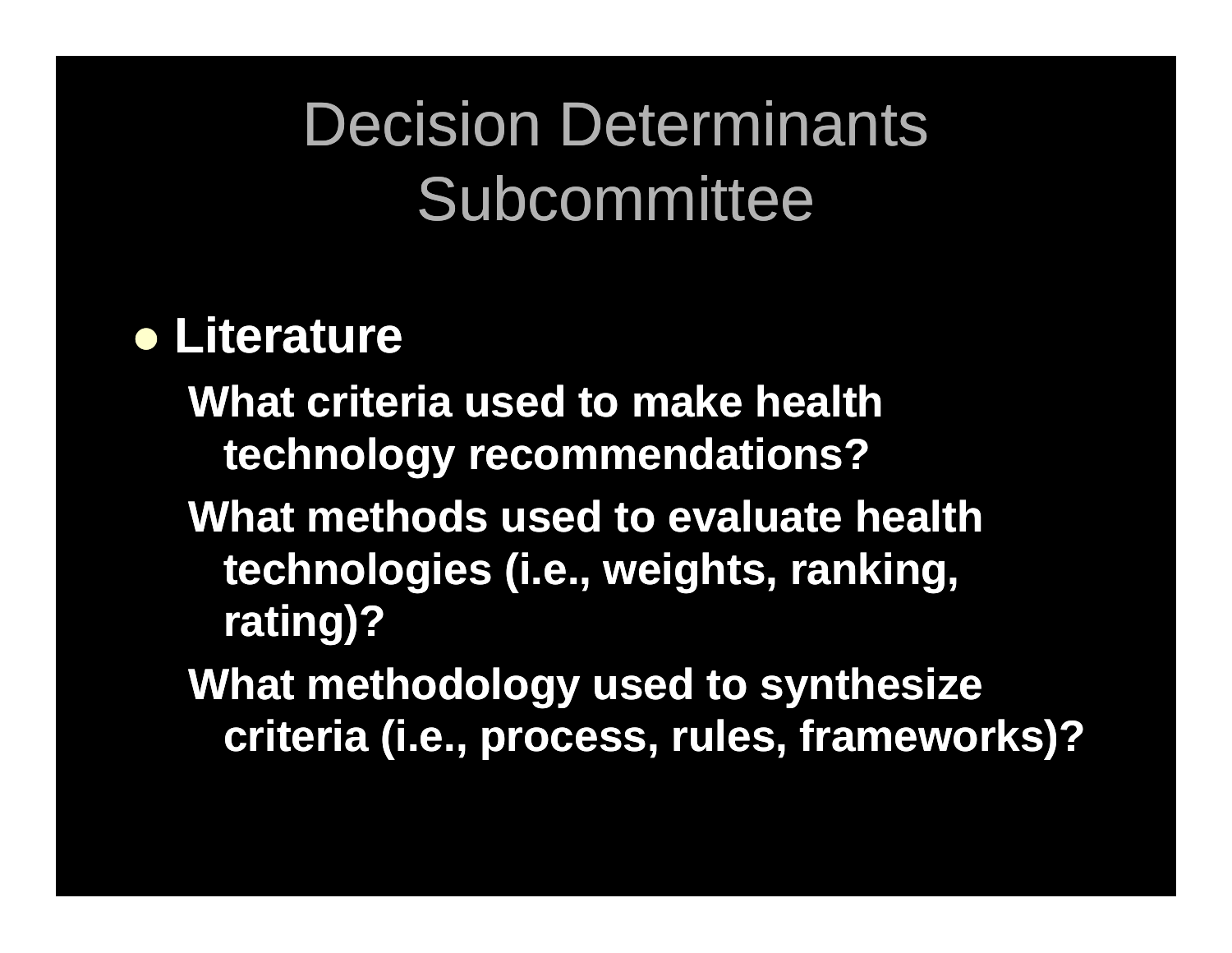# Conceptual Foundations

z **Subcommittee drew on several key several** ideas: evidence based medicine, cost**effectiveness Accountability of effectiveness, Reasonableness, and a deliberative process**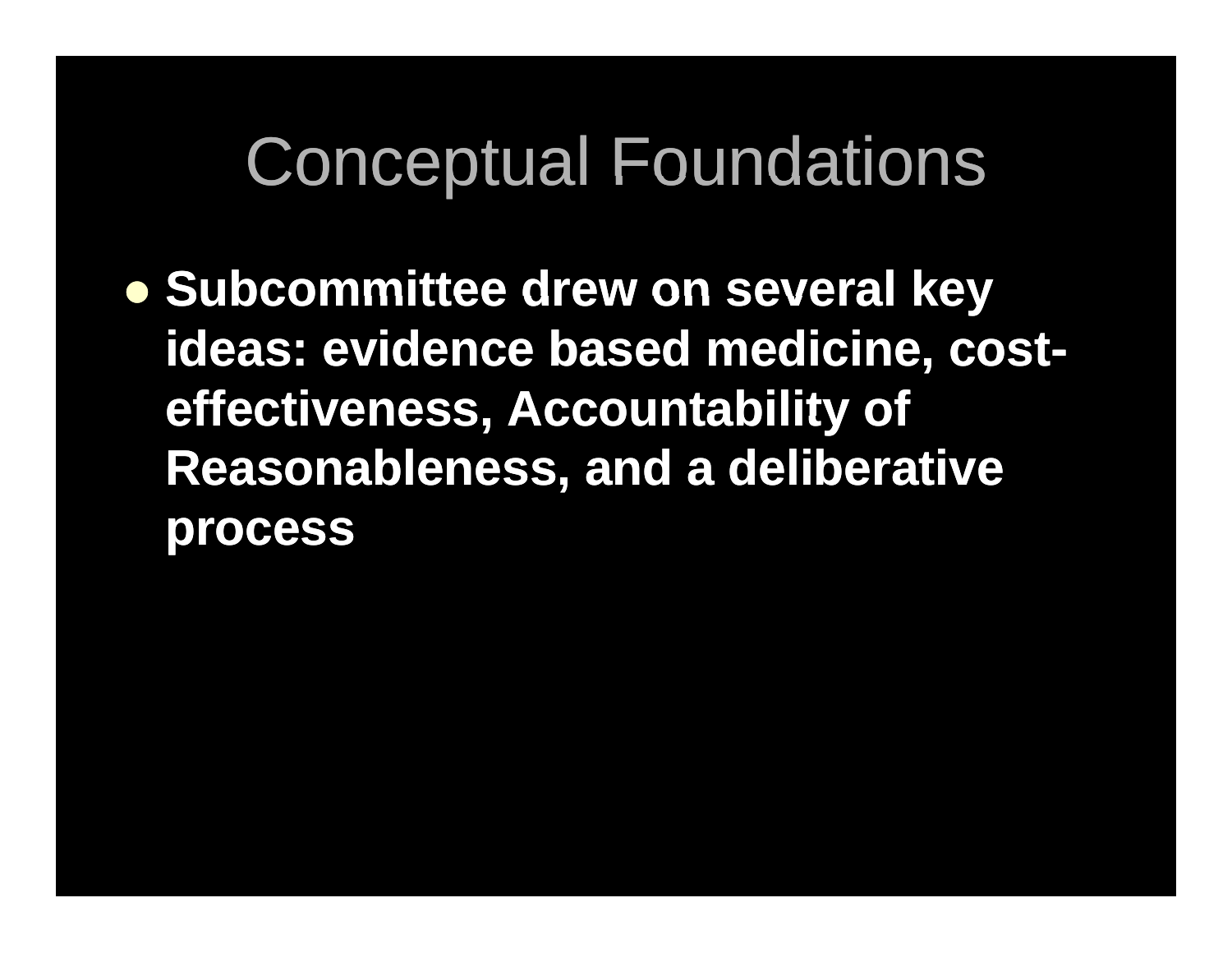# Conceptual Foundations

z **Subcommittee believed that scientific or context-free evidence must play a role in decision making**

#### **• Also recognized**

**Context sensitive evidence (e.g., costeff ti i l ) ffectiveness, soc veness, social surveys surveys Expert opinion Colloquial evidence**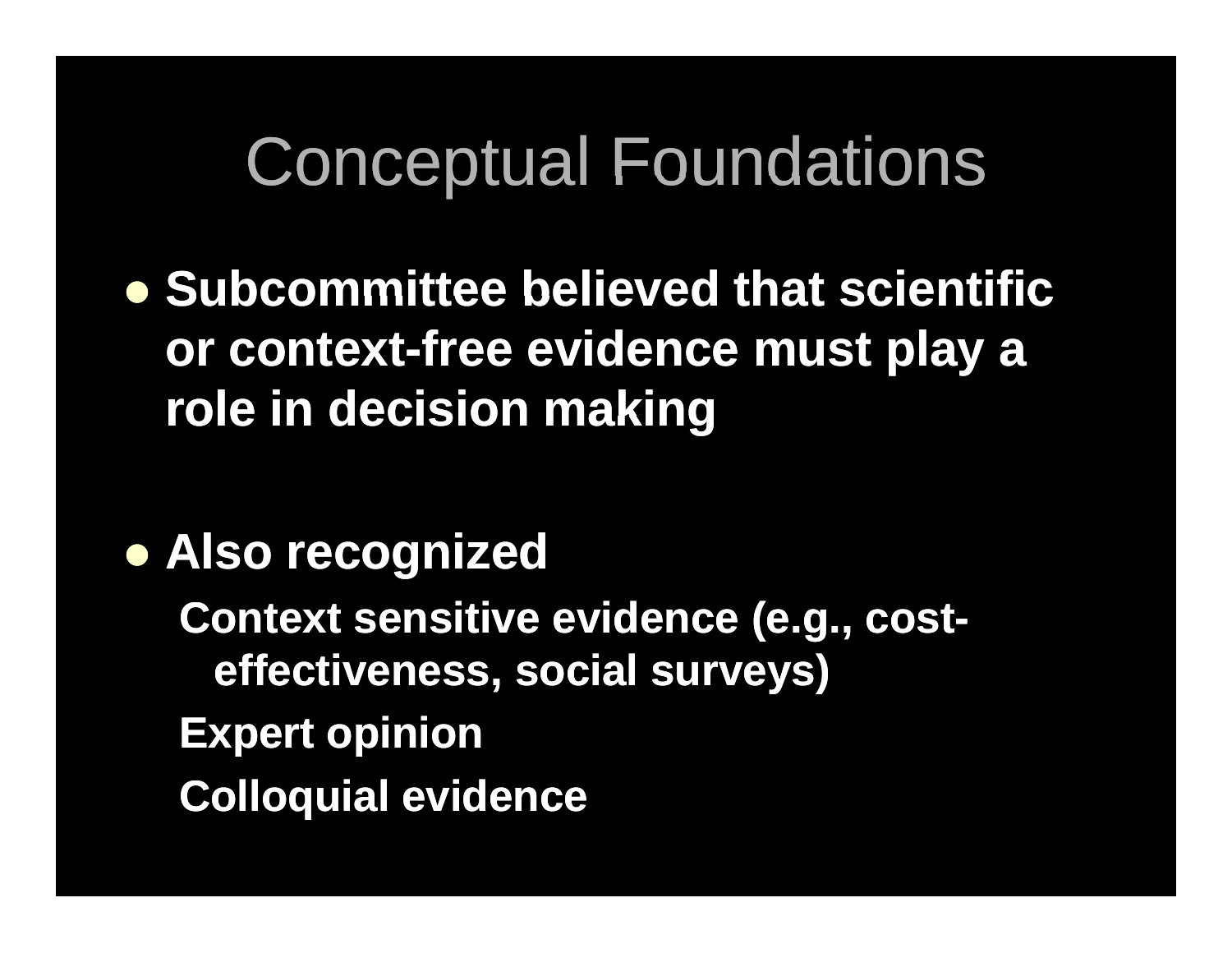Recommendations

**• Transparency & consistency** 

z **4 explicit criteria** 

**• Fair & deliberative process** 

z **Right to challenge**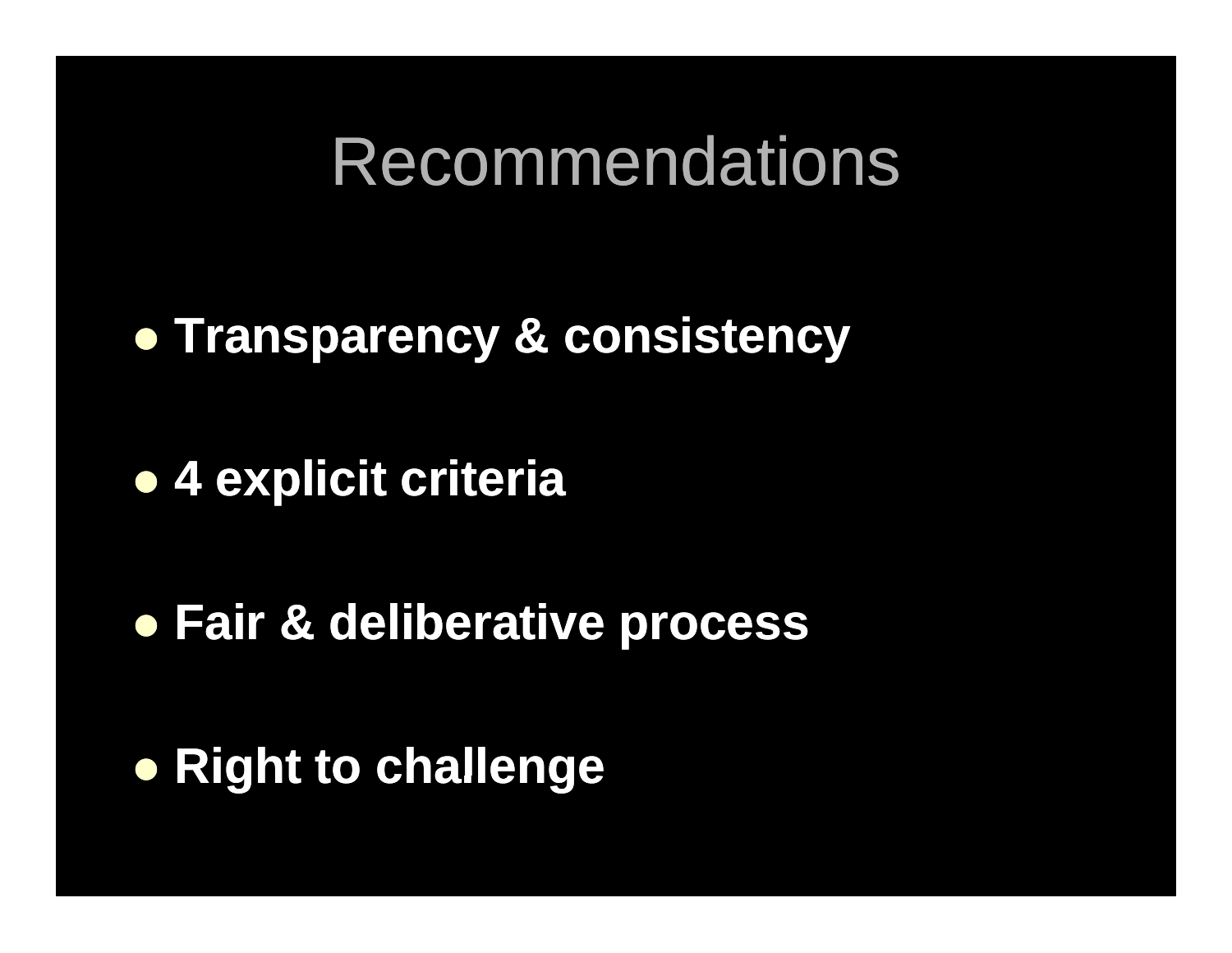#### OHTAC's Decision Process

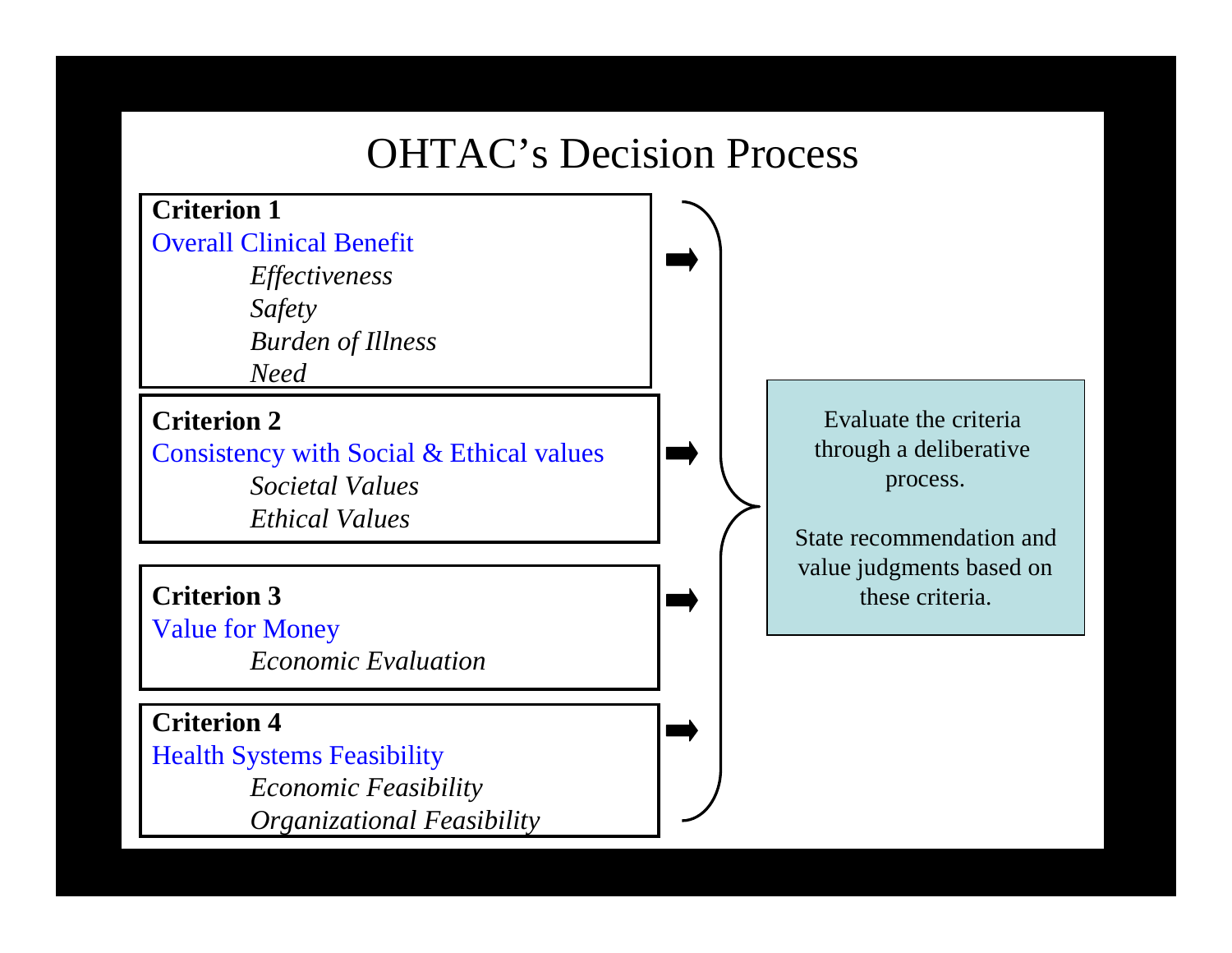### How to Put this all Together?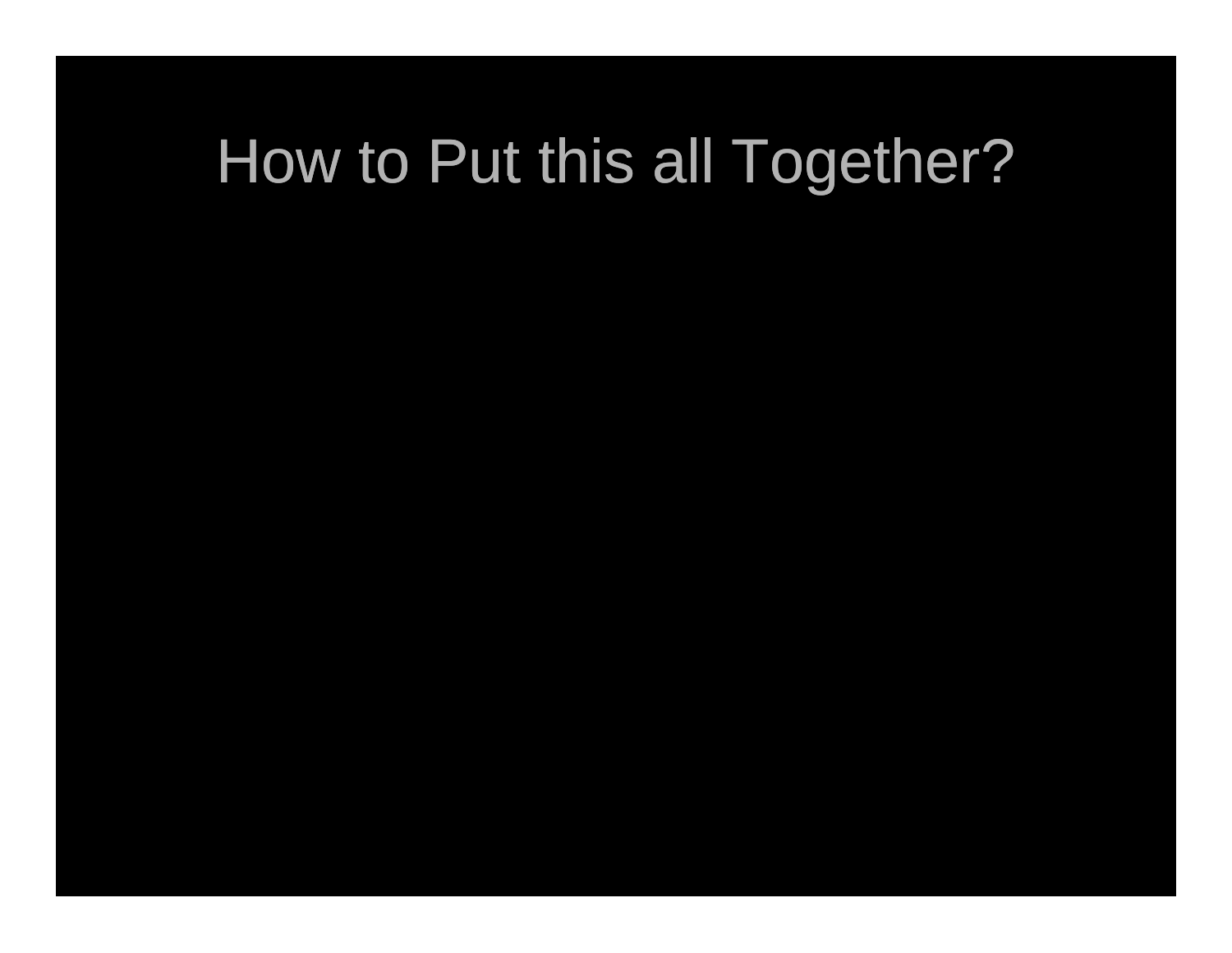# Evaluation of Criteria

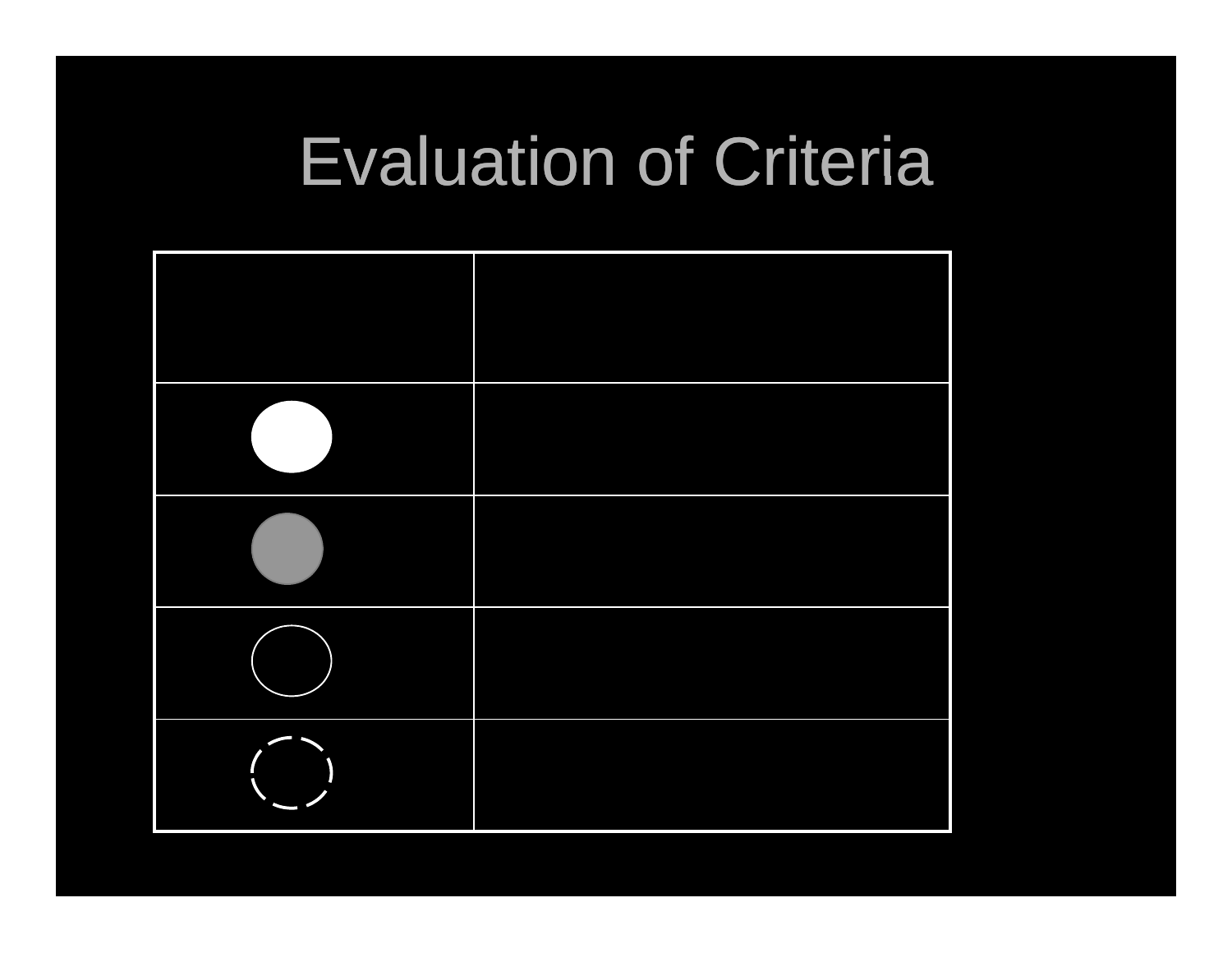# Evaluation of Criteria

| <b>Decision</b><br><b>Criterion</b> | <b>Rating</b> | <b>Evidence</b>                    | <b>Type of Evidence/</b><br><b>*Quality</b> | <b>Evidence</b><br><b>Assessment</b>             |
|-------------------------------------|---------------|------------------------------------|---------------------------------------------|--------------------------------------------------|
| <b>Clinical</b><br><b>Benefit</b>   |               | <b>Effectiveness</b>               | <b>RCTs/High</b>                            | Significant<br>decrease in<br>mortality          |
|                                     |               | <b>Safety</b>                      | Case<br><b>Reports/LOW</b>                  | <b>Acceptable safety</b><br>profile              |
|                                     |               | <b>Burden of</b><br><b>Illness</b> | <b>MOHLTC database</b>                      | High prevalence<br>and incidence in<br><b>ON</b> |
|                                     |               | <b>Need</b>                        | No alternate<br>treatment as per<br>experts | No effective<br>alternate<br>treatment           |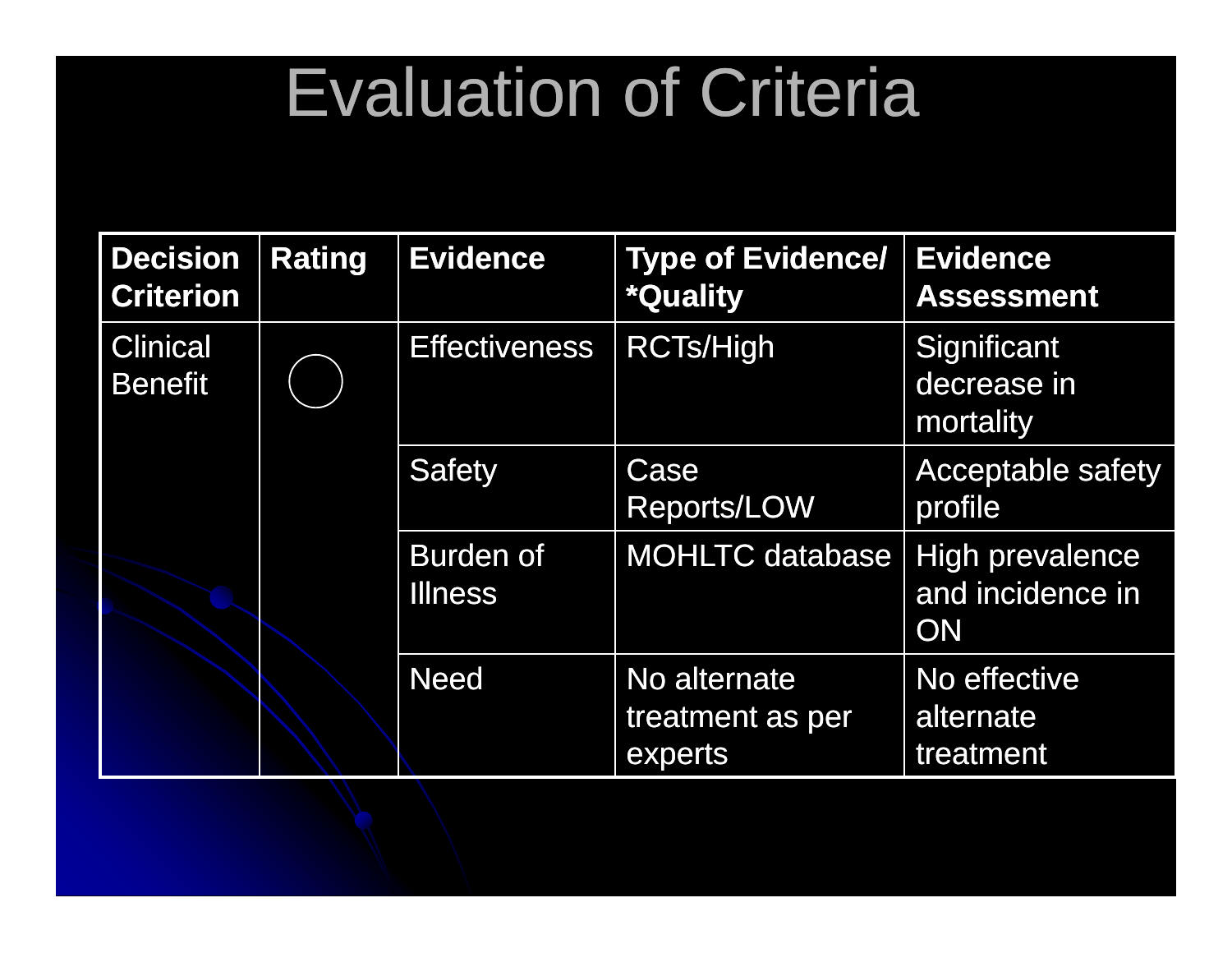### **Conclusion**

z **Development of an explicit framework for the recommendation of adoption of new health technologies**

- z **Framework is currently being used by OHTAC – pilot testing testing**
	- z **Feasibility**
	- **Acceptability**
	- z **Perceived usefulness**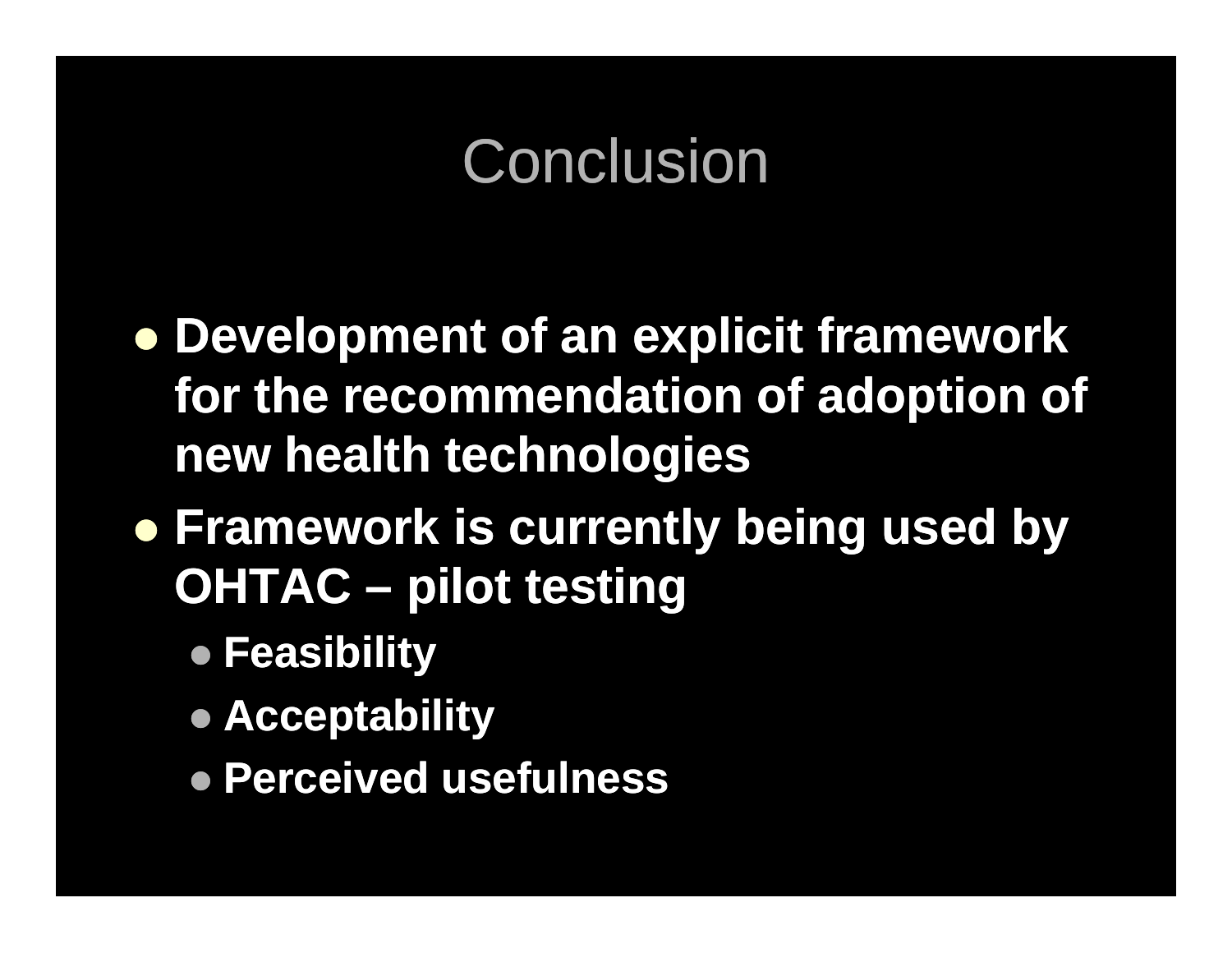